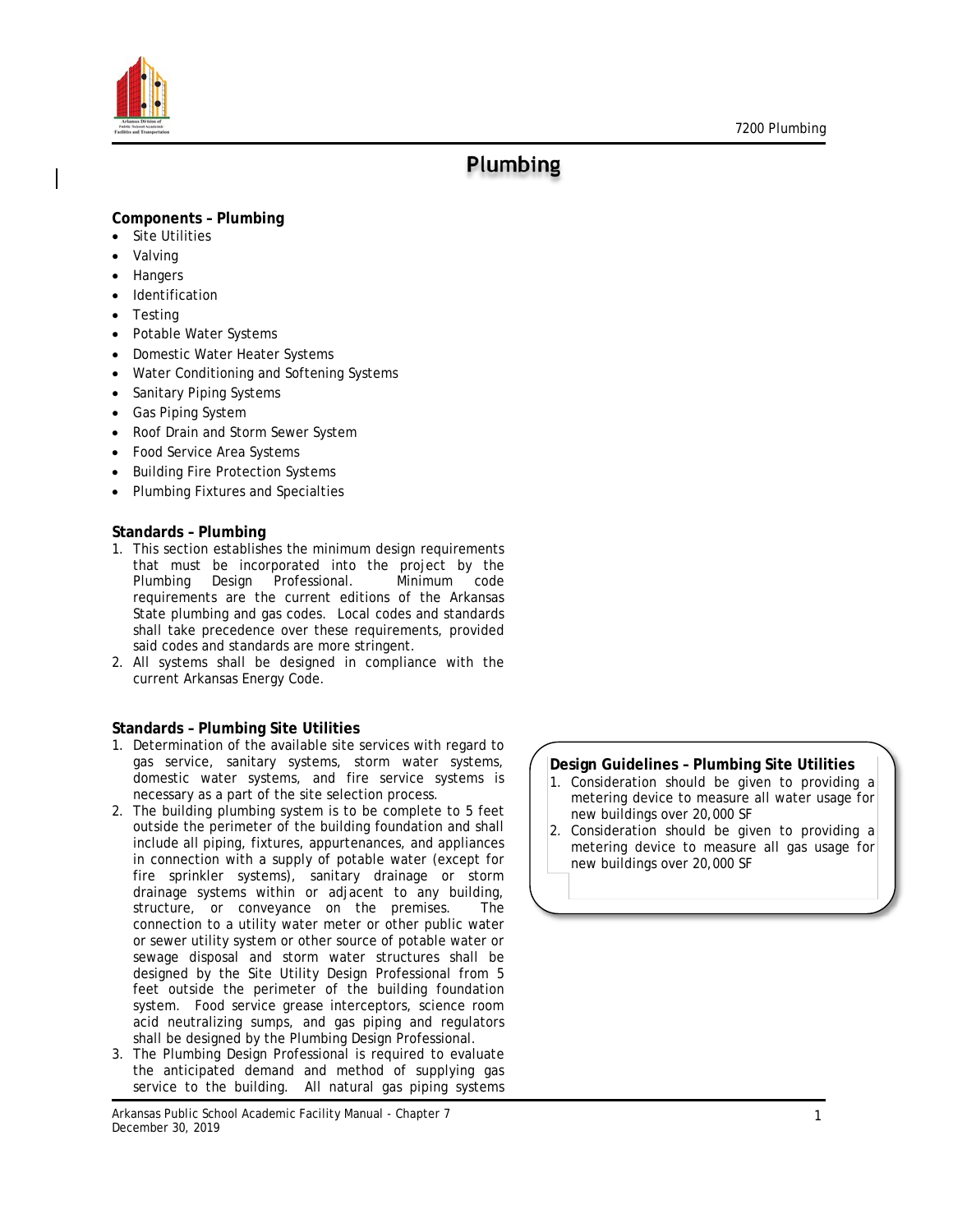

shall be installed in accordance with the Arkansas gas code. The estimated gas loads for operation of the water heating boilers, domestic water heaters, food service equipment, science program usage, and miscellaneous items shall be obtained from the appropriate disciplines by the Plumbing Design Professional and totaled with the inclusion of a growth or safety factor. Discussion with the local gas company is necessary, both to determine potential service costs and to determine the responsibilities of the building owner and the gas company regarding installation. Determine the gas pressure requirements for the equipment in the building and communicate this need to the gas company. The Plumbing Design Professional or Site Utility Design Professional shall design the gas service.

4. Plumbing system designer shall coordinate location of all site related fixtures, such as grease interceptors, dilution tanks, etc., with site design professional.

## **Standards – Plumbing Valving**

- 1. Valves will be installed to isolate individual plumbing fixtures and groups of plumbing fixtures to permit shut down of the fixture or equipment without affecting the remainder of the building.
- 2. The domestic water system valves shall be bronze construction gate valves or valves with a ball-type conventional port.
- 3. The gas supply to science rooms and art rooms shall have an emergency solenoid-type, automatic shutoff valve with a manual reset. The purpose of the valve is for shut down of the gas in case of an emergency or when the fire alarm system is activated. A solenoid-type, automatic shutoff valve with a manual reset shall be installed to shut the gas off to the appliances under the kitchen hood in the event there is a fire under the hood. The valves are designed normally closed and are held open by an electric solenoid valve. A mushroom-type wall switch shall be located in the room for solenoid activation.

## **Standards – Plumbing Hangers**

1. Provide hangers for all horizontal, suspended, domestic, water, gas, sanitary, and storm piping with distances as noted in the state and local codes.

#### **Standards – Plumbing Identification**

1. Piping shall be identified in mechanical rooms, unfinished spaces without ceilings, above suspended lay-in acoustical ceilings, and crawl spaces for the type of service and direction of flow. Equipment shall be identified with nameplates.

## **Standards – Testing**

1. Domestic water, storm and sanitary sewers, and gas piping shall be tested per state and local codes.

#### **Liquid Propane**

• If natural gas service is not available, the installation of liquid propone gas should be investigated.

### **Condensate Discharge**

The plumbing design professional should coordinate with the HVAC design professional and local utility to determine best practice for cooling system(s) condensate discharge.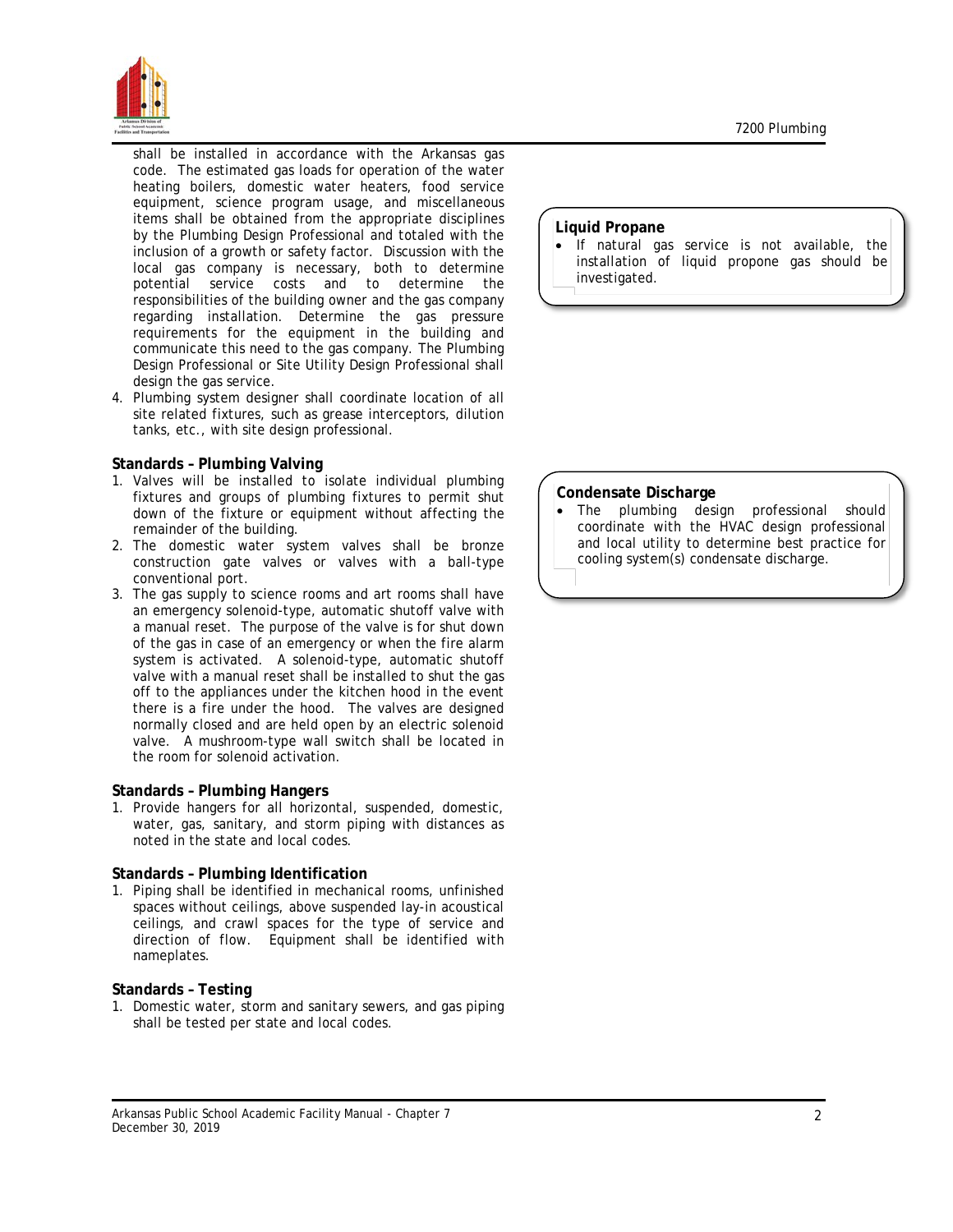

#### **Standards – Potable Water Systems**

- 1. All buildings shall include a potable domestic water system serving all sinks, toilets, showers, food service, custodial needs, hose bibs, HVAC plant systems, and drinking water coolers/fountains. All municipal domestic water entering the building must pass through a reduced pressure backflow preventer to protect the outside water source from contamination in the building. Whenever possible, the backflow device shall be located inside the building. A main pressure-reducing valve is required if the incoming water pressure exceeds 75 psi. All backflow prevention devices shall be installed and maintained in accordance with the requirements of the Arkansas Department of Health and/or the municipal water purveyor.
- 2. Water distribution throughout the facility will be through piping systems located above ceiling areas and below insulation. Piping installed under slab areas shall be avoided where possible, unless accessible for maintenance on the system. Exception: Cafeteria Kitchen.
- 3. Domestic water systems within the building shall be Type K or L copper tubing. The use of polyvinyl chloride, chlorinated polyvinyl chloride, or polybutylene material will not be permitted. Appropriately graded polypropylene piping may be substituted in above grade applications.
- 4. Water piping and gas piping to island sinks shall be in an accessible trench in the floor with a removable cover except in kitchens and for trap primers and shall be type K copper pipe .
- 5. The required pressure for operation of the furthest fixture from the incoming service will determine if a pressure booster system will be required. The booster system should be a packaged unit that includes all controls. Provide a constant-speed duplex pump package with bladder -type compression tank to meet the flow requirements. It will be necessary to consider the installation of an emergency power system in order to maintain the operation of the booster system in the event of power outages, if the building is to be used during emergency-type occupancies. Coordination with the Electrical Design Professional will be necessary.
- 6. Insulate the piping using fiberglass insulation to minimum requirements of current Arkansas Energy Code. Vapor barrier shall be maintained throughout piping system including all valves, hangers and terminations. Seal terminations with proper vapor barrier sealant.

### **Standards – Domestic Hot Water Systems**

- 1. A hot water return system with a re -circulating pump shall be required if the building hot water piping is more than 100 feet in length .
- 2. The on/off operation of the 120 and 140 degrees Fahrenheit water circulation pumps shall be controlled by time clock operation and an aquastat .
- 3. Instantaneous water heaters with a storage tank shall be required for high use applications in buildings with kitchens and/or shower room facilities. Tank -type water heaters shall be considered for use in elementary school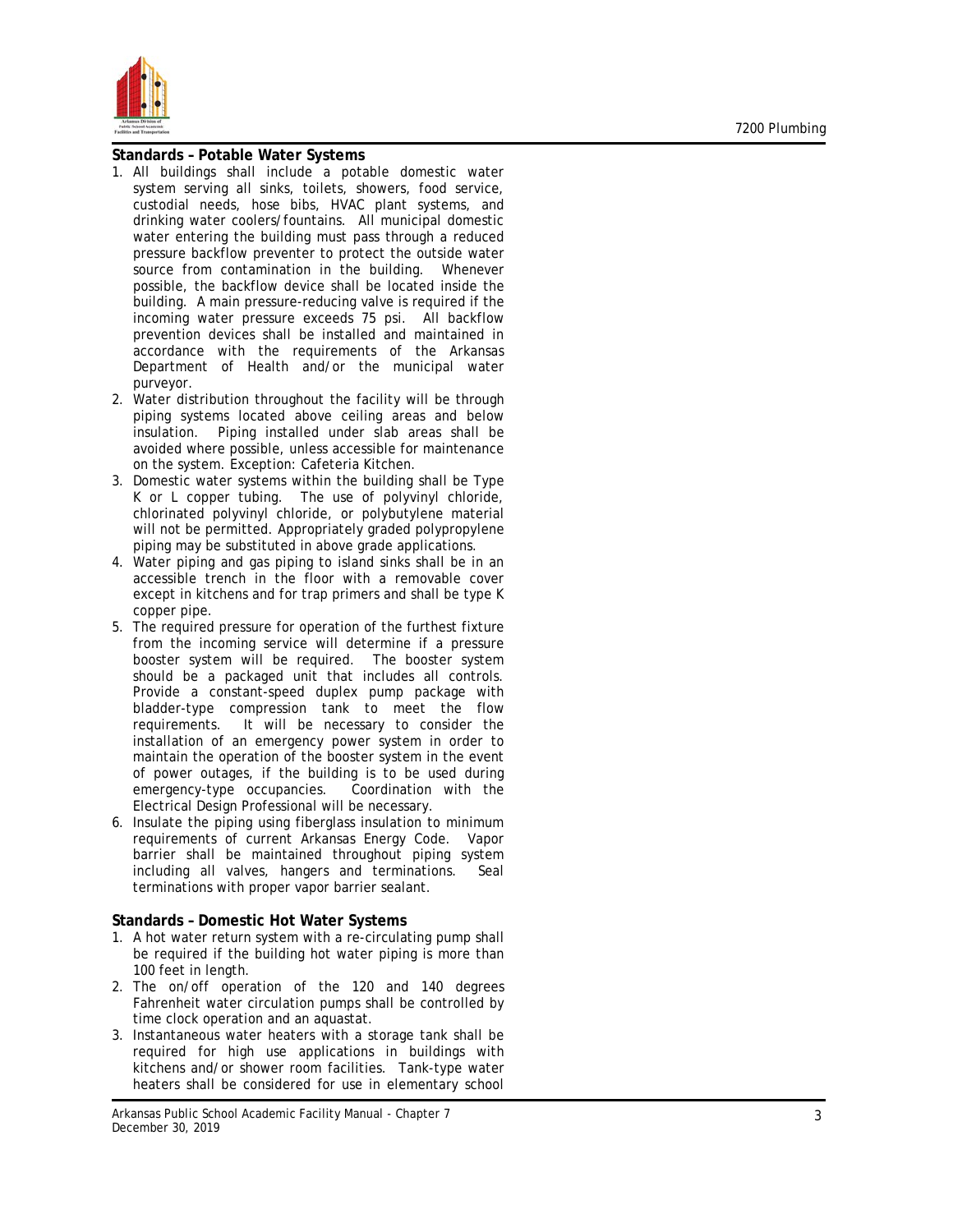

applications having no dishwasher facilities and no locker rooms.

- 4. The use of thermostatic mixing valves is required to maintain hot water temperature consistent with the plumbing code requirement of a maximum of 110 degrees Fahrenheit water to hand washing sinks and 120 degrees Fahrenheit water to showers. Use a single valve or a high/low valve system based on minimum and maximum flow rates.
- 5. Provide a building -wide hot water system; instantaneous water heater for remote locations .
- 6. Where domestic hot water return systems are employed, hot water piping shall be routed to within 10 feet horizontally of the fixture being served.

## **Standards – Sanitary Piping Systems**

- 1. Piping materials shall include Schedule 40 polyvinyl chloride with solvent joints; cast iron no hub; or cast iron, hub and spigot. PVC piping in RA plenum is prohibited.
- 2. Fill material around piping below slab shall be compacted granular material to 95 percent -modified proctor. Piping shall not be installed parallel/directly under walls.
- 3. Piping above grade shall be cast iron, no hub with approved hanger spacing or schedule 40 PVC except in any plenum .
- 4. Acid waste piping below grade will be Schedule 40 polypropylene with fusion joints or lab grade CPVC with solvent cement joints. All acid waste piping above grade shall be Schedule 40 polypropylene with mechanical joints or lab grade CVPC with solvent cement joints. Acid waste piping in plenum applications shall be fire - and smoke rated to meet code requirements. Acid neutralizing sumps shall be located on the exterior of the building with access to grade.
- 5. Provide information to the Site Design Professional as to the depth of the sewer(s) exiting the building. Provide information to the Structural Design Professional as to the location and depths of the sewer in relationship to footings and columns as they pertain to the project.
- 6. Insulate sanitary sewer piping carrying HVAC system condensate .

# **Standards – Gas Piping Systems**

- 1. Gas piping shall be Schedule 40 black steel with screw fittings for piping 2 inches or less and welded fittings for piping 2 1/2 inches or larger .
- 2. Gas piping in plenums shall not contain valves or unions .
- 3. A gas regulator shall be provided to maintain the correct inlet pressure to each gas appliance. The inlet and outlet piping to each regulator shall be valved with Arkansas Gas Code approved valves.
- 4. The maximum gas pressure into the building shall be as established by the local gas company. Provide the gas company with the gas load for each appliance, and the minimum and maximum operating pressures for each appliance early in the design process .
- 5. Provide a valve, union, and a dirt leg at each appliance connection .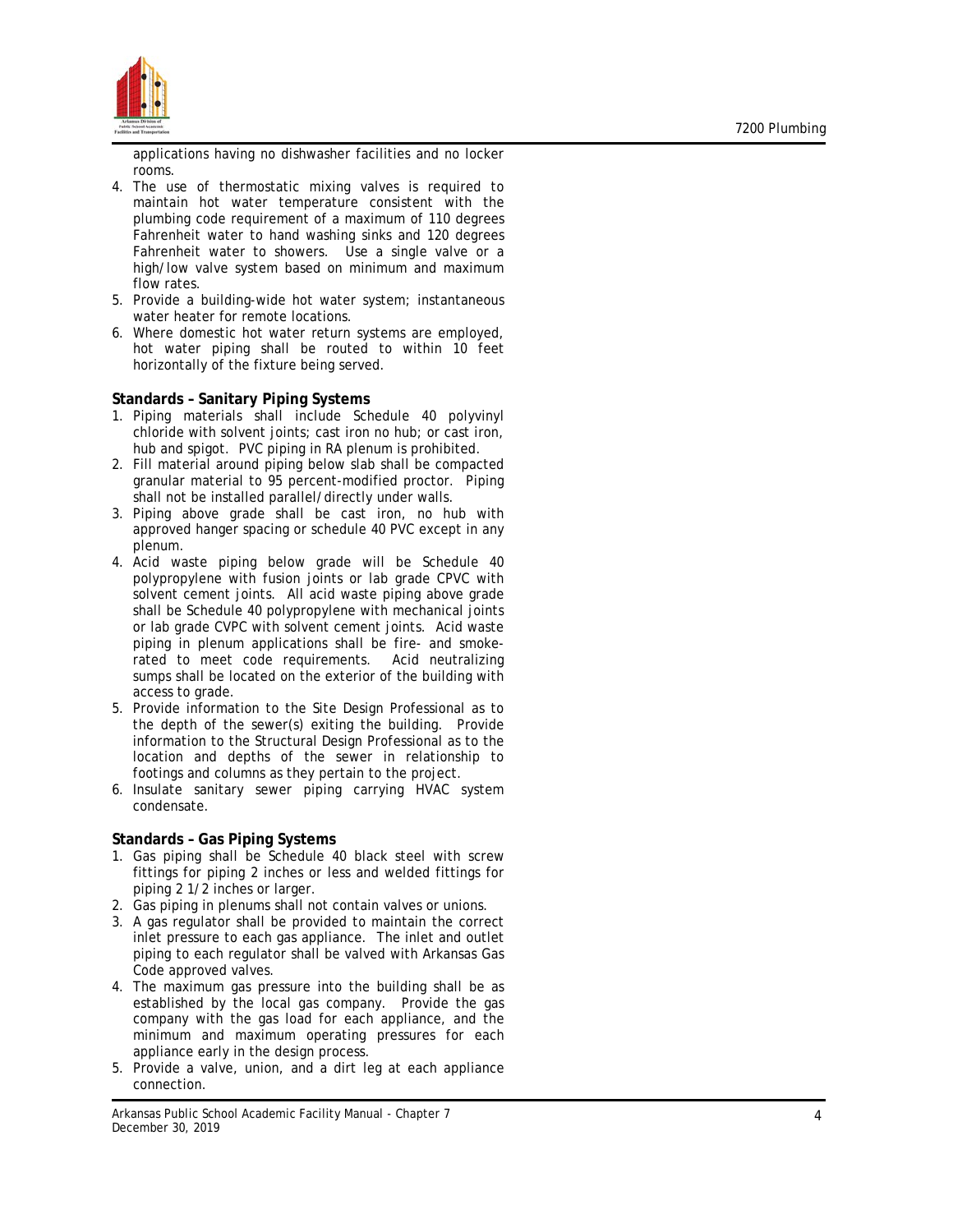

- 6. LP gas piping shall not be concealed.
- 7. Natural gas piping to island sinks shall be in an accessible trench in the floor with a removable cover.

#### **Standards – Roof Drain and Storm Sewer Systems**

- 1. Piping materials shall include Schedule 40 polyvinyl chloride with solvent joints; cast iron, no hub or cast iron, hub and spigot.
- 2. Fill material around piping below slab shall be compacted granular material to 95 percent-modified proctor. Piping shall not be installed parallel/directly under walls.
- 3. Piping above grade shall be cast iron, no hub, with approved hanger spacing.
- 4. Provide connections to all roof drains.
- 5. Provide information to the Site Design Professional as to the depth of the sewer(s) exiting the building. Provide information to the Structural Design Professional as to the location and depths of the sewer in relationship to footing and column pass as they pertain to the project.
- 6. Insulate the bottom of roof drains and branch lines from drain to downspout.
- 7. Insulate storm drain piping carrying HVAC condensate.

### **Standards – Food Service Areas Systems**

- 1. Ware washing system will have a booster heater to provide 180-degree water unless the system utilizes a chemical dishwasher.
- 2. Provide 3-compartment sink with 110-degree water.
- 3. Provide a grease interceptor on the sanitary sewer line serving the food service area. The grease interceptor shall be located on the exterior of the building and constructed of concrete, polyethylene, or cast iron with access to grade. Interceptor shall meet the Arkansas Plumbing Code and Local requirements. Locate the interceptor as close to the building as practical.
- 4. Provide 140-degree water to all kitchen equipment except hand washing lavatories and sinks.

## **Standards – Building Fire Protection Systems**

- 1. All buildings shall have a complete fire suppression (sprinkler) system throughout in accordance with NFPA 13, 14 and 20 when dictated by the design professional. Available static water pressure, residual pressure, and water flow must be evaluated as a part of this determination.
- 2. Installation of a water storage system along with the fire pump installation may be required where insufficient water, flow, and pressure are present.
- 3. A backflow preventer shall be included on all incoming systems.

#### **Standards - Plumbing Fixtures and Specialties**

1. Water closets shall be china, white, hand operated or battery or hardwired infrared flush valve, wall hung or floor mounted, and low water consumption type.

**Waterless Urinals** • Waterless urinals are optional.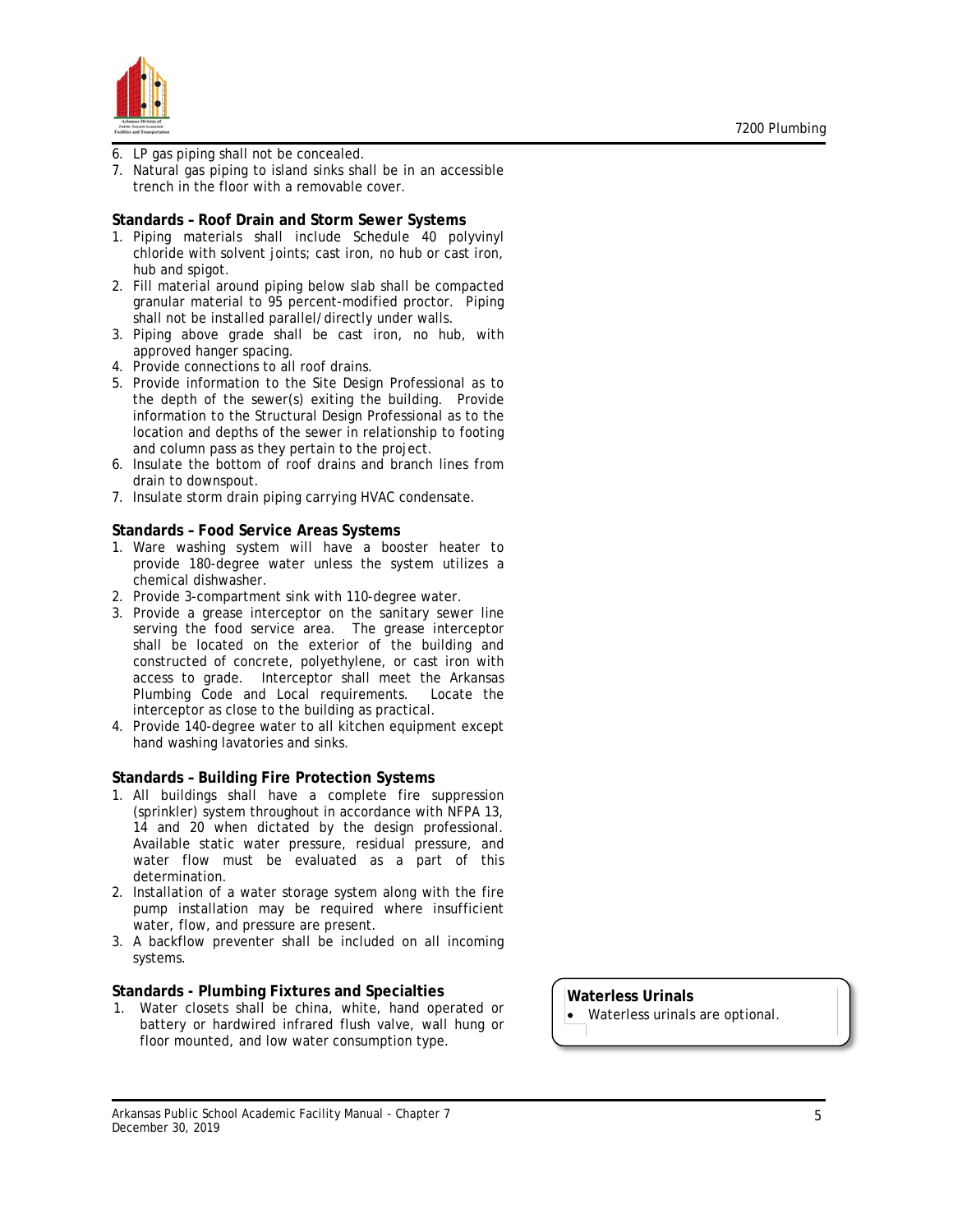

- 2. Urinals shall be china, white, hand operated or battery or hardwired infrared flush valve, wall hung or floor mounted, and low water consumption type.
- 3. Lavatories shall be wall or counter mounted china and shall have cast brass hand operated or battery or hardwired infrared faucet. Temperature control shall be integral with the faucet or remote mixed ( see Domestic Water Heater System Standards) .
- 4. Showers shall be low water consumption, pressure balanced type .
- 5. Drinking water coolers/fountains shall be refrigerated and conform to ADA standards .
- 6. Sinks shall be 18 -gauge, 302 or 304 stainless steel
- 7. Science lab sinks shall be connected with acid -resistant material. The science casework manufacturer shall provide sinks and associated water, gas, and compressed air fixtures, as required .
- 8. Large group restrooms shall be provided with lavatories or a comparably sized wash fountain with infrared sensing or manual operation .
- 9. All plumbing fixtures and trim designed or designated for use by the handicapped shall meet the Americans with Disabilities Act guidelines .
- 10. Water supply (hot and/or c old) to the lavatories, sinks, and drinking fountains shall have angle stops with loose key handles .
- 11. All wall -hung lavatories, water closets, and urinals shall have wall carriers .
- 12. Floor drains shall be installed in each restroom (except single person toilet room), locker room, mechanical room, and kitchen area. Provide a sediment bucket in the floor drain if conditions exist where solids may enter the drain.
- 13. Sanitary and storm sewer cleanouts shall be installed at 100 feet on center inside and outside the building, and at changes in direction of 90 degrees or more, at the bottom of vertical risers , and as the sewer exits the building .
- 14. Showers shall have a hot and cold, single lever pressure balancing valve with a vandal -resistant head .
- 15. Service sinks shall be floor -mounted, molded stone, 10 inches high, with a wall -mounted faucet, except floor sinks, as provided in Item 21 .
- 16. Install a cold water hose bib in each large group restroom, locker room, and mechanical room if a hose bibb is not located within 40 feet of these areas. The hose bib b shall be surface mounted behind a lockable door in restrooms and locker rooms, with access by a removable key handle.
- 17. Reduced pressure backflow preventers are required on the water supplies to each HVAC makeup water system .
- 18. A water pressure reducing station requiring 2 pressure reducing valves sized for 1/3 and 2/3 flows shall maintain the water pressure in the building to a maximum of 75 psi, if the incoming water pressure can exceed 75 psi .